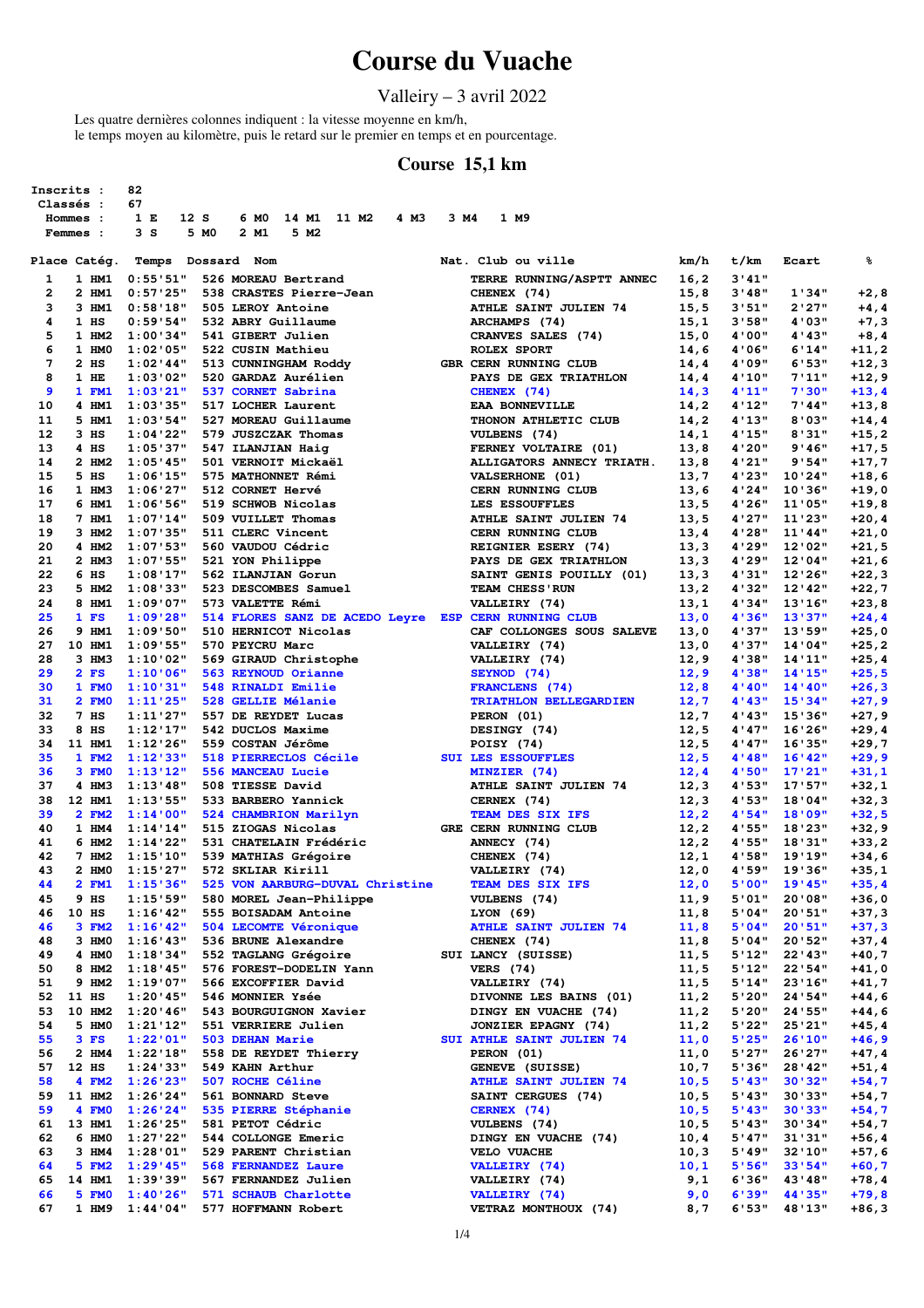### **Course 7,7 km**

| Inscrits :<br>Classés :<br>Hommes :<br>Femmes : |                  | 66<br>59<br>6 C<br>2 <sub>c</sub> | 3J  | 4 E                     | 3S<br>7 <sub>s</sub>                             | 5 MO<br>2 MO                                                              | 3 M1<br>4 M1 | 4 M <sub>2</sub><br>3 M <sub>2</sub> | 4 M3<br>2 M3                                   | 1 M4<br>1 M4 | 1 M5<br>1 M8 | 1 M9          |                 |                  |                    |
|-------------------------------------------------|------------------|-----------------------------------|-----|-------------------------|--------------------------------------------------|---------------------------------------------------------------------------|--------------|--------------------------------------|------------------------------------------------|--------------|--------------|---------------|-----------------|------------------|--------------------|
|                                                 |                  |                                   | 1 J | 1 E                     |                                                  |                                                                           |              |                                      |                                                |              |              |               |                 |                  |                    |
|                                                 | Place Catég.     | Temps                             |     | Dossard Nom             |                                                  |                                                                           |              |                                      | Nat. Club ou ville                             |              |              | km/h          | t/km            | Ecart            | ៖                  |
| 1                                               | 1 HM1            | 0:28'21"                          |     |                         | 658 PERONNARD Paul                               |                                                                           |              |                                      | VERSONNEX (01)                                 |              |              | 16, 3         | 3'40''          |                  |                    |
| 2<br>3                                          | 1 HE<br>1 HM3    | 0:29'06"<br>0:29'08"              |     |                         | 609 BARRUEL Quentin                              |                                                                           |              |                                      | C.A. AMBILLY<br>SUI GVA TEAM                   |              |              | 15,9<br>15,9  | 3'46''<br>3'47" | 0'45"<br>0'47"   | $+2,6$<br>$+2,8$   |
| 4                                               | $1$ HJ           | 0:29'21"                          |     |                         | 614 RUFFIEUX François<br>607 SZYNDRALEWIEZ Lucas |                                                                           |              |                                      | <b>ATHLE SAINT JULIEN 74</b>                   |              |              | 15,7          | 3'48"           | 1'00"            | $+3,5$             |
| 5                                               | 2 HM3            | 0:29:37"                          |     | 623 ROD Patrick         |                                                  |                                                                           |              |                                      | TRIATHLON CLUB GENEVE                          |              |              | 15,6          | 3'50"           | 1'16"            | $+4,5$             |
| 6                                               | $2$ HE           | 0:29'42"                          |     | 604 HAVART Loann        |                                                  |                                                                           |              |                                      | ATHLE SAINT JULIEN 74                          |              |              | 15,6          | 3'51"           | 1'21"            | $+4,8$             |
| 7                                               | 3 HE             | 0:30'36"                          |     |                         | 603 AUGSBURGER Emile                             |                                                                           |              |                                      | ATHLE SAINT JULIEN 74                          |              |              | 15,1          | 3'58"           | 2'15"            | $+7,9$             |
| 8                                               | 1 HC             | 0:30'37"                          |     |                         | 613 RUFFIEUX Ethan                               |                                                                           |              |                                      | SUI GVA TEAM                                   |              |              | 15,1          | 3'58"           | 2'16"            | $+8,0$             |
| 9                                               | 1 FE             | 0:30'42"                          |     |                         | 605 HAVART Maëlle                                |                                                                           |              |                                      | <b>ATHLE SAINT JULIEN 74</b>                   |              |              | 15,0          | 3'59"           | 2'21"            | $+8,3$             |
| 10                                              | $2$ HJ           | 0:31:39"                          |     |                         | 665 MAGAT Léandre                                |                                                                           |              |                                      | VULBENS (74)                                   |              |              | 14,6          | 4'06"           | 3'18"            | +11,6              |
| 11                                              | 1 HMO            | 0:32'13"                          |     |                         | 617 GODICHON Florentin                           |                                                                           |              |                                      | <b>SCO ANGERS ATHLE</b>                        |              |              | 14,3          | 4'11''          | 3'52"            | $+13,6$            |
| 12                                              | 2 HM0            | 0:32:39"                          |     |                         | 633 ABETINOT Christophe                          |                                                                           |              |                                      | EPAGNY METZ TESSY (74)                         |              |              | 14,2          | 4'14''          | 4'18"            | $+15, 2$           |
| 13                                              | 1 HM2            | 0:33'02"                          |     |                         | 642 BARANSKI Frédéric                            |                                                                           |              |                                      | VALLEIRY (74)                                  |              |              | 14,0          | 4'17"           | 4'41"            | $+16,5$            |
| 14                                              | $2$ HC           | 0:33'30"                          |     |                         | 663 CARBONI Julien                               |                                                                           |              |                                      | VULBENS (74)                                   |              |              | 13,8          | 4'21"           | 5'09"            | $+18, 2$           |
| 15                                              | 1 HM4            | 0:33'47"                          |     |                         | 615 DUPARC Pascal                                |                                                                           |              |                                      | MOTO CLUB POUGNY                               |              |              | 13,7          | 4'23"           | 5'26"            | +19,2              |
| 16                                              | $1$ FS           | 0:34'09"                          |     | 606 SECRET Eva          |                                                  |                                                                           |              |                                      | <b>ATHLE SAINT JULIEN 74</b>                   |              |              | 13,5          | 4'26"           | 5'48"            | $+20,5$            |
| 17                                              | 3 HM0            | 0:34'27"                          |     |                         | 635 RINALDI Pascal                               |                                                                           |              |                                      | FRANCLENS (74)                                 |              |              | 13,4          | 4'28"           | 6'06"            | $+21,5$            |
| 18<br>19                                        | $1$ HS<br>$3$ HC | 0:35'01"<br>0:36'38"              |     | 639 LLEDO Louis         | 611 GUILBERT Corentin                            |                                                                           |              |                                      | SEYNOD (74)<br>CAB BELLEGARDIEN                |              |              | 13, 2<br>12,6 | 4'32"<br>4'45"  | 6'40"<br>8'17"   | $+23, 5$           |
| 20                                              | $2$ FS           | 0:37:02"                          |     |                         | 644 CRUCIFIX Amandine                            |                                                                           |              |                                      | <b>VALLEIRY</b> (74)                           |              |              | 12,5          | 4'48''          | 8'41"            | +29,2<br>$+30,6$   |
| 21                                              | 2 HM1            | 0:37'15"                          |     |                         | 612 MILLIROUX Philippe                           |                                                                           |              |                                      | COP'AIN DE TRAIL                               |              |              | 12,4          | 4'50"           | 8'54"            | $+31,4$            |
| 22                                              | 4 HC             | 0:37:56"                          |     |                         | 618 DA COSTA Axel                                |                                                                           |              |                                      | TEAM CHESS' RUN                                |              |              | 12, 2         | 4'55"           | 9'35"            | +33,8              |
| 23                                              | 4 HE             | 0:38'22"                          |     | 620 THOMAS Yann         |                                                  |                                                                           |              |                                      | TEAM LA FONTAINE                               |              |              | 12,0          | 4'59"           | 10'01"           | $+35,3$            |
| 24                                              | $3$ FS           | 0:38'40"                          |     |                         | <b>649 NOUVELLE Manon</b>                        |                                                                           |              |                                      | VALLEIRY (74)                                  |              |              | 11,9          | 5'01"           | 10'19"           | +36,4              |
| 25                                              | 3 HM3            | 0:38'42"                          |     |                         | 628 BORNICCHIA François                          |                                                                           |              |                                      | COLLONGES /S SALEVE (74)                       |              |              | 11,9          | 5'01"           | 10'21"           | $+36,5$            |
| 26                                              | $2$ HS           | 0:38'48"                          |     |                         | 636 TEYSSOT Bastien                              |                                                                           |              |                                      | MEYTHET (74)                                   |              |              | 11,9          | 5'02"           | 10'27"           | +36,9              |
| 27                                              | 2 HM2            | 0:38:57"                          |     |                         | 655 TUPIN Guillaume                              |                                                                           |              |                                      | <b>VALSERHONE</b> (01)                         |              |              | 11,9          | 5'03"           | 10'36"           | $+37,4$            |
| 28                                              | 1 HM5            | 0:39'10"                          |     |                         | 654 SAUSSAC Jean-Pierre                          |                                                                           |              |                                      | <b>VALSERHONE</b> (01)                         |              |              | 11,8          | 5'05"           | 10'49"           | $+38, 2$           |
| 29                                              | $4$ FS           | 0:39'23"                          |     |                         | 608 THOMAS Solène                                |                                                                           |              |                                      | <b>ATHLE SAINT JULIEN 74</b>                   |              |              | 11,7          | 5'06"           | 11'02"           | $+38,9$            |
| 30                                              | 1 FMO            | 0:39'36"                          |     | <b>645 EVREUX Fanny</b> |                                                  |                                                                           |              |                                      | VALLEIRY (74)                                  |              |              | 11,7          | 5'08"           | 11'15"           | $+39,7$            |
| 31                                              | 4 HM3            | 0:39:52"                          |     |                         | 602 COMMARMOND Michaël                           |                                                                           |              |                                      | ARVE ATHLETISME                                |              |              | 11,6          | 5'10"           | 11'31"           | $+40,6$            |
| 32                                              | $3$ HS           | 0:40'44"                          |     | 643 BRES Nicolas        |                                                  |                                                                           |              |                                      | VALLEIRY (74)                                  |              |              | 11,3          | 5'17"           | 12'23"           | +43,7              |
| 33                                              | 4 HM0            | 0:41'16"                          |     |                         | 661 BALLEYDIER Yoann                             |                                                                           |              |                                      | VULBENS (74)                                   |              |              | 11,2          | 5'21"           | 12'55"           | $+45,6$            |
| 34<br>35                                        | 1 FM2<br>5 HC    | 0:41'23"<br>0:42:42"              |     | 601 ROD Muriel          | 630 BOURGUIGNON Célian                           |                                                                           |              |                                      | <b>ANTILOPES DES SONS</b>                      |              |              | 11,2          | 5'22"<br>5'32"  | 13'02"<br>14'21" | $+46,0$<br>$+50,6$ |
| 36                                              | 6 нс             | 0:42'47"                          |     |                         | 638 PERNOUD Jérémy                               |                                                                           |              |                                      | DINGY EN VUACHE (74)<br>NEYDENS (74)           |              |              | 10,8<br>10, 8 | 5'33"           | 14'26"           | +50,9              |
| 37                                              | 3 HM2            | 0:42:58"                          |     | 626 ARNAL Bruno         |                                                  |                                                                           |              |                                      | CHAUMONT (74)                                  |              |              | 10,8          | 5'34"           | 14'37"           | $+51,6$            |
| 38                                              | 5 FS             | 0:42:59"                          |     | 647 GROS Lucie          |                                                  |                                                                           |              |                                      | VALLEIRY (74)                                  |              |              | 10,7          | 5'34"           | 14'38"           | $+51,6$            |
| 39                                              | $6$ FS           | 0:43'12"                          |     |                         | 616 OBERSON Catheline                            |                                                                           |              |                                      | POMPIERS DU VUACHE                             |              |              | 10,7          | 5'36"           | 14'51"           | $+52,4$            |
| 40                                              | 5 HM0            | 0:44'52"                          |     |                         | 640 ANDRE Emmanuel                               |                                                                           |              |                                      | VALLEIRY (74)                                  |              |              | 10,3          | 5'49"           | 16'31"           | $+58,3$            |
| 41                                              | $1$ FM3          | 0:45'04"                          |     |                         | 646 GIRAUD Emmanuelle                            |                                                                           |              |                                      | VALLEIRY (74)                                  |              |              | 10, 3         | 5'51"           | 16'43"           | $+59,0$            |
| 42                                              | 1 FM1            | 0:45'05"                          |     |                         | 664 JOUSSE Elodie                                |                                                                           |              |                                      | <b>VULBENS</b> (74)                            |              |              | 10, 2         | 5'51"           | 16'44"           | $+59,0$            |
| 42                                              | 3 HM1            | 0:45"05"                          |     | 662 BRAU Ludovic        |                                                  |                                                                           |              |                                      | VULBENS (74)                                   |              |              | 10, 2         | 5'51"           | 16'44"           | $+59,0$            |
| 44                                              | 1 F C            | 0:45'06"                          |     |                         |                                                  | 624 BRIGNON Emilie                                                        |              |                                      | <b>ANGLEFORT</b> (01)                          |              |              | 10, 2         | 5'51"           | 16'45"           | $+59,1$            |
| 45                                              | $2$ FC           | 0:45'34"                          |     |                         |                                                  | <b>621 PERNOUD Noémie<br/>651 PEYCRU Juliette<br/>100 PEYCRU Juliette</b> |              |                                      | THONON EVIAN GENEVE F. C.                      |              |              | 10,1          | 5'55"           | 17'13"           | $+60,7$            |
| 46                                              | 2 FM1            | 0:47'43"                          |     |                         |                                                  |                                                                           |              |                                      | VALLEIRY (74)                                  |              |              | 9,7           | 6'11"           | 19'22"           | $+68,3$            |
| 47                                              | 1 FJ             | 0:47:57"                          |     | 619 DUVAL Lucie         |                                                  |                                                                           |              |                                      | TEAM DES SIX IFS                               |              |              | 9,6           | 6'13"           | 19'36"           | $+69,1$            |
| 48<br>49                                        | 1 FM4<br>1 HM9   | 0:47:58"<br>0:48'22"              |     |                         | <b>653 VIEUX Isabelle</b>                        | 600 PRIVITELLI Alessandro                                                 |              |                                      | VALLEIRY (74)<br>ITA ANNECY LE VIEUX OF COURSE |              |              | 9,6           | 6'13"           | 19'37"<br>20'01" | $+69, 2$           |
| 50                                              | 3 FM1            | 0:49'56"                          |     | 648 LATTE Carole        |                                                  |                                                                           |              |                                      | VALLEIRY (74)                                  |              |              | 9,6<br>9,3    | 6'16"<br>6'29"  | 21'35"           | $+70,6$<br>$+76,1$ |
| 51                                              | 2 FM2            | 0:50'09"                          |     |                         | 656 LEHERPEUR Claire                             |                                                                           |              |                                      | <b>VERS</b> (74)                               |              |              | 9,2           | 6'30"           | 21'48"           | $+76, 9$           |
| 52                                              | 4 FM1            | 0:50'15"                          |     |                         | 641 BARANSKI Emilie                              |                                                                           |              |                                      | VALLEIRY (74)                                  |              |              | 9,2           | 6'31"           | 21'54"           | $+77,2$            |
| 53                                              | 1 FM8            | 0:51'11"                          |     |                         | 634 PRIVITELLI Elise                             |                                                                           |              |                                      | <b>EPAGNY METZ TESSY (74)</b>                  |              |              | 9,0           | 6'38"           | 22'50"           | $+80,5$            |
| 54                                              | $2$ FM3          | 0:51'51"                          |     |                         | 610 GEOFFROY Katia                               |                                                                           |              |                                      | <b>CAB BELLEGARDIEN</b>                        |              |              | 8,9           | 6'44"           | 23'30"           | $+82, 9$           |
| 55                                              | 3 HJ             | 0:54'12"                          |     |                         |                                                  | 637 PERNOUD Benjamin                                                      |              |                                      | NEYDENS (74)                                   |              |              | 8,5           | 7'02"           | 25'51"           | $+91,2$            |
| 56                                              | 3 F M2           | 0:54'13"                          |     |                         | 625 DESSAIGNE Emilie                             |                                                                           |              |                                      | ANNECY (74)                                    |              |              | 8,5           | 7'02"           | 25'52"           | $+91,2$            |
| 57                                              | $7$ FS           | 0:55'13"                          |     |                         | 632 BALLEYDIER Sabrina                           |                                                                           |              |                                      | EPAGNY (74)                                    |              |              | 8,4           | 7'10"           | 26'52"           | $+94,8$            |
| 58                                              | 4 HM2            | 0:55'39"                          |     |                         |                                                  | 657 LEHERPEUR Guillaume                                                   |              |                                      | <b>VERS</b> (74)                               |              |              | 8,3           | 7'13"           | 27'18"           | $+96,3$            |
| 59                                              | 2 FMO            | 0:57"59"                          |     |                         |                                                  | 652 TOCQUEVILLE Mathilde                                                  |              |                                      | VALLEIRY (74)                                  |              |              | 8,0           | 7'31"           | 29'38"           | $+104,5$           |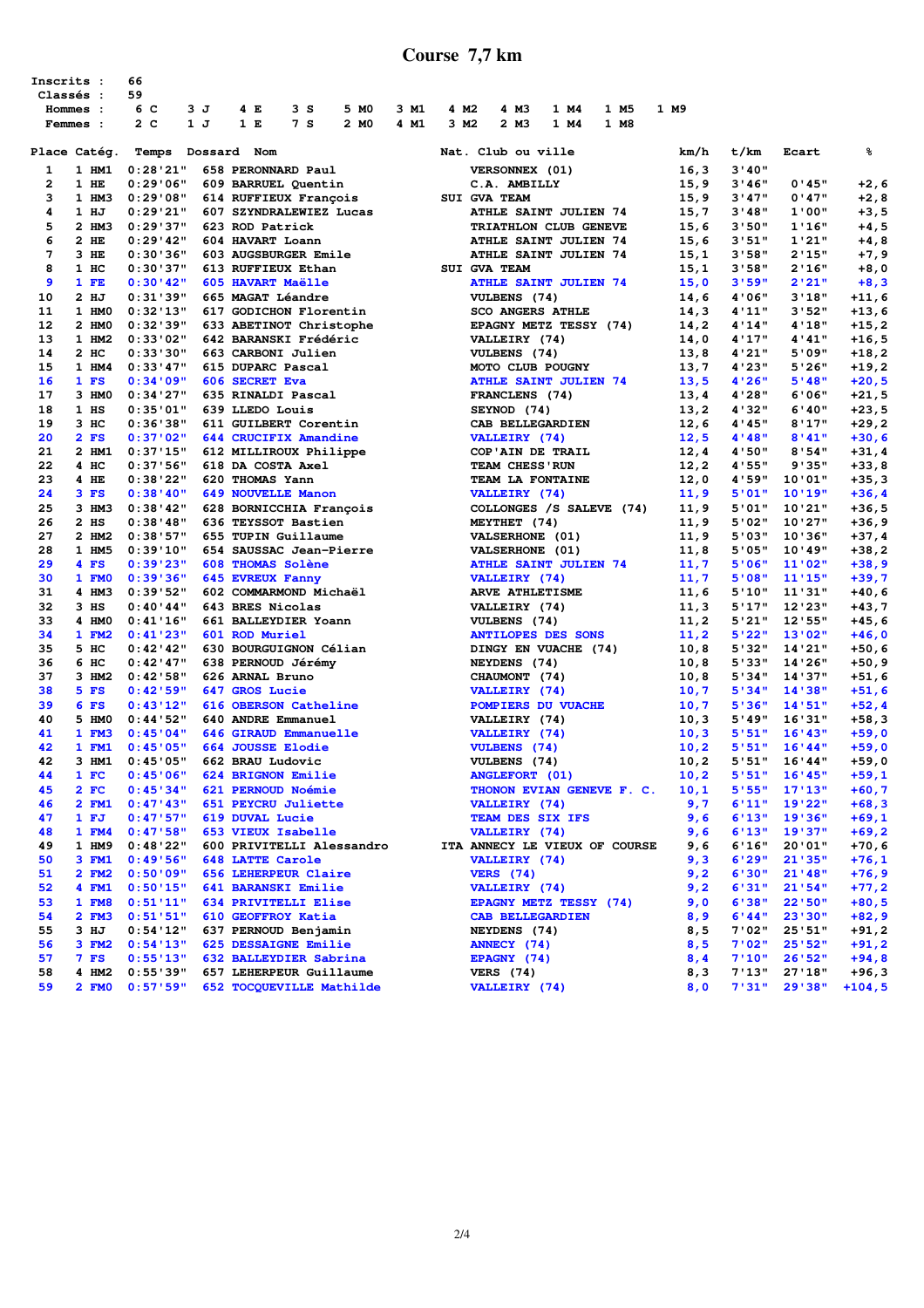## **Minimes - 3,4 km**

|    | Place Catég. | Temps       | Dossard Nom            | Nat. Club ou ville               | km/h | t/km  | Ecart  | ℁       |
|----|--------------|-------------|------------------------|----------------------------------|------|-------|--------|---------|
|    | $1$ HM       | 0:12:52"    | 706 PICHON Lenny       | <b>ATHLE SAINT JULIEN 74</b>     | 15.9 | 3'47" |        |         |
| 2  | $2$ HM       | 0:13'31"    | 700 BOSSONNEY Thibault | <b>ATHLE SAINT JULIEN 74</b>     | 15.1 | 3'58" | 0'39"  | $+5,1$  |
| 3. | 3 HM         | 0:13:59"    | 707 CRASTES Landry     | CHENEX (74)                      | 14.6 | 4'06" | 1'07"  | $+8,7$  |
| 4  | 4 HM         | 0:14'58"    | 709 FRAISSINEDE Milan  | FERNEY VOLTAIRE (01)             | 13.6 | 4'24" | 2'06"  | $+16,3$ |
| 5. | 1 F M        | 0:15'10"    | 703 LARVARON Angélia   | <b>ATHLE SAINT JULIEN 74</b>     | 13.5 | 4'27" | 2'18"  | $+17,9$ |
| 6  | 2 F M        | 0:16'23"    | 701 DOS SANTOS Elsa    | <b>ATHLE SAINT JULIEN 74</b>     | 12.5 | 4'49" | 3'31"  | $+27,3$ |
|    | 3 F M        | 0:16'36"    | 705 MEYTHIAZ Luna      | <b>SUI ATHLE SAINT JULIEN 74</b> | 12.3 | 4'52" | 3'44'' | $+29,0$ |
| 8  | 5 HM         | 0:17:07"    | 710 LEHERPEUR Barnabé  | <b>VERS</b> (74)                 | 11.9 | 5'02" | 4'15"  | $+33,0$ |
| 9  | 4 FM         | 0:17'43"    | 704 LEFRANCOIS Maëlle  | <b>ATHLE SAINT JULIEN 74</b>     | 11.5 | 5'12" | 4'51'' | $+37,7$ |
| 10 | 5 FM         | 0:17:50"    | 708 GRANDCHAMP Cléa    | DINGY EN VUACHE (74)             | 11.4 | 5'14" | 4'58'' | $+38,6$ |
| 11 | $6$ FM       | $0:22'$ 45" | 702 LACAS Maellys      | <b>ATHLE SAINT JULIEN 74</b>     | 9.0  | 6'41" | 9'53"  | $+76.8$ |

### **Benjamins - 2 km**

|                 | Place Catég. | Temps     | Dossard Nom              | Nat. Club ou ville           | km/h  | t/km   | Ecart  | ℁        |
|-----------------|--------------|-----------|--------------------------|------------------------------|-------|--------|--------|----------|
|                 | $1$ HB       | 0:07'21"  | 723 COCHET Noa           | <b>ATHLE SAINT JULIEN 74</b> | 16,3  | 3'40'' |        |          |
| 2               | $2$ HB       | 0:07'17'' | 731 ZATARA Augustin      | <b>ATHLE SAINT JULIEN 74</b> | 15,4  | 3'53"  | 0'26"  | $+5, 9$  |
| 3               | $3$ HB       | 0:07:52"  | 733 CHAUMONTET Lénaïc    | SAVIGNY (74)                 | 15,3  | 3'56"  | 0'31"  | $+7,0$   |
| 4               | $1$ FB       | 0:08"00"  | 721 BROST Louane         | <b>ATHLE SAINT JULIEN 74</b> | 15,0  | 4'00"  | 0'39"  | $+8,8$   |
| 5.              | $4$ HB       | 0:08'10"  | 732 BONORA Victor        | ARCHAMPS (74)                | 14,7  | 4'05"  | 0'49"  | $+11,1$  |
| 6               | $2$ FB       | 0:08'26"  | 726 MARQUAILLE Maëlys    | <b>ATHLE SAINT JULIEN 74</b> | 14, 2 | 4'13'' | 1'05"  | $+14,7$  |
|                 | $3$ FB       | 0:08'35"  | 729 REMBERT Elise        | <b>ATHLE SAINT JULIEN 74</b> | 14,0  | 4'17'' | 1'14"  | $+16,8$  |
| 8               | $5$ HB       | 0:08'41"  | 735 PEYCRU Max           | VALLEIRY (74)                | 13,8  | 4'20"  | 1'20"  | $+18,1$  |
| 9               | $4$ FB       | 0:08'46"  | 725 DESCOMBES Justine    | <b>ATHLE SAINT JULIEN 74</b> | 13,7  | 4'23"  | 1'25"  | $+19,3$  |
| 10              | $5$ FB       | 0:08'51"  | 722 CHATAIN Elsa         | <b>ATHLE SAINT JULIEN 74</b> | 13, 6 | 4'25"  | 1'30"  | $+20, 4$ |
| 11              | $6$ FB       | 0:08:54"  | <b>728 NEUMANN Marie</b> | <b>ATHLE SAINT JULIEN 74</b> | 13, 5 | 4'27"  | 1'33"  | $+21,1$  |
| 12 <sup>1</sup> | $7$ FB       | 0:09'11"  | 727 MATHIAS Alice        | <b>ATHLE SAINT JULIEN 74</b> | 13,1  | 4'35"  | 1'50"  | $+24,9$  |
| 13              | 6 HB         | 0:09'19"  | 730 VUILLET Arthur       | <b>ATHLE SAINT JULIEN 74</b> | 12, 9 | 4'39"  | 1'58"  | $+26,8$  |
| 14              | $8$ FB       | 0:09'50"  | 724 DEBALLE Hélèna       | <b>ATHLE SAINT JULIEN 74</b> | 12, 2 | 4'55"  | 2'29"  | $+33,8$  |
| 15              | $9$ FB       | 0:10'30"  | 734 LATTE Eléa           | VALLEIRY (74)                | 11,4  | 5'15"  | 3'09"  | $+42, 9$ |
| 16              | <b>10 FB</b> | 0:11'01"  | 736 TOCOUEVILLE Auxence  | VALLEIRY (74)                | 10, 9 | 5'30"  | 3'40'' | $+49,9$  |

### **Poussins - 1,3 km**

|              | Place Catég. | Temps Dossard Nom |                           | Nat. Club ou ville           | km/h  | t/km   | Ecart  | ℁        |
|--------------|--------------|-------------------|---------------------------|------------------------------|-------|--------|--------|----------|
| 1            | $1$ HP       | 0:04'11"          | 811 PARIS Nathanaël       | ATHLE SAINT JULIEN 74        | 16,7  | 3'36"  |        |          |
| $\mathbf{2}$ | $2$ HP       | 0:04'16"          | 822 BOSSONNEY Marceau     | VALLEIRY (74)                | 16,4  | 3'40'' | 0'05"  | $+1,8$   |
| 3            | $3$ HP       | 0:04:59"          | 820 CHAUMONTET Gaëtan     | SAVIGNY (74)                 | 15,7  | 3'50"  | 0'18"  | $+6, 4$  |
| 4            | $4$ HP       | 0:05"04"          | 801 BOUDET Edgar          | ATHLE SAINT JULIEN 74        | 15,4  | 3'53"  | 0'23"  | $+8, 2$  |
| 5            | 5 HP         | 0:05"05"          | 814 PERONNARD Mathieu     | SUI VERSOIX ATHLETISME       | 15, 3 | 3'54"  | 0'24"  | $+8,5$   |
| 6            | $6$ HP       | 0:05'14"          | 816 FRAISSINEDE Vadim     | FERNEY VOLTAIRE (01)         | 14,9  | 4'01"  | 0'33"  | $+11,7$  |
| 7            | $7$ HP       | 0:05'16"          | 800 BASSY-MASSOLA Tristan | ATHLE SAINT JULIEN 74        | 14,8  | 4'03"  | 0'35"  | $+12,5$  |
| 8            | $1$ FP       | 0:05'21"          | 808 NEUMANN Elise         | <b>ATHLE SAINT JULIEN 74</b> | 14,6  | 4'06"  | 0'40"  | $+14,2$  |
| 9            | $2$ FP       | 0:05'25"          | 804 GAULE Louane          | <b>ATHLE SAINT JULIEN 74</b> | 14,4  | 4'10'' | 0'44"  | $+15,7$  |
| 10           | 8 HP         | 0:05'26"          | 806 GRANDCHAMP Etienne    | <b>ATHLE SAINT JULIEN 74</b> | 14,4  | 4'10"  | 0'45"  | $+16,0$  |
| 11           | $3$ FP       | 0:05'31"          | 812 RAES Charlie          | <b>ATHLE SAINT JULIEN 74</b> | 14,1  | 4'14"  | 0'50"  | $+17,8$  |
| 12           | $9$ HP       | 0:05'44"          | 807 KIDAY Kamil           | <b>ATHLE SAINT JULIEN 74</b> | 13,6  | 4'24"  | 1'03"  | $+22,4$  |
| 13           | 10 HP        | 0:05'47"          | 818 VERRIERE Raphaël      | <b>JONZIER EPAGNY (74)</b>   | 13,5  | 4'26"  | 1'06"  | $+23,5$  |
| 14           | 11 HP        | 0:05:52"          | 824 FERNANDEZ Thomas      | VALLEIRY (74)                | 13,3  | 4'30"  | 1'11'' | $+25,3$  |
| 15           | $4$ FP       | 0:05'56"          | 828 VALETTE Emily         | <b>VALLEIRY</b> (74)         | 13,1  | 4'33"  | 1'15"  | $+26,7$  |
| 16           | 12 HP        | 0:05'57"          | 827 TOCOUEVILLE Lubin     | VALLEIRY (74)                | 13,1  | 4'34"  | 1'16"  | $+27,0$  |
| 17           | $5$ $FP$     | 0:06'04"          | 802 CABOCHE Julia         | <b>ATHLE SAINT JULIEN 74</b> | 12, 9 | 4'40'' | 1'23"  | $+29,5$  |
| 18           | 13 HP        | 0:06'12"          | 805 GONTHIER Lukas        | ATHLE SAINT JULIEN 74        | 12,6  | 4'46"  | 1'31"  | $+32, 4$ |
| 19           | 14 HP        | 0:06'17"          | 803 FRECHET Séraphin      | ATHLE SAINT JULIEN 74        | 12, 4 | 4'50"  | 1'36"  | $+34,2$  |
| 20           | 15 HP        | 0:06'27"          | 826 PEYCRU Rafael         | VALLEIRY (74)                | 12,1  | 4'57"  | 1'46"  | $+37,7$  |
| 21           | $6$ FP       | 0:06'30"          | 815 UNGAR Morgane         | MINZIER (74)                 | 12,0  | 5'00"  | 1'49"  | $+38,8$  |
| 22           | 16 HP        | 0:06'33"          | 813 VIDAL Maël            | <b>ATHLE SAINT JULIEN 74</b> | 11, 9 | 5'02"  | 1'52"  | $+39,9$  |
| 23           | $7$ FP       | 0:06'34"          | 823 FERNANDEZ Lilou       | VALLEIRY (74)                | 11, 9 | 5'03"  | 1'53"  | $+40, 2$ |
| 24           | 17 HP        | 0:07:03"          | 810 PAPADOPOULOS Yanis    | <b>ATHLE SAINT JULIEN 74</b> | 11,1  | 5'25"  | 2'22"  | $+50, 5$ |
| 25           | 8 FP         | 0:07'14"          | 817 DUNAND Zoé            | FRANGY (74)                  | 10, 8 | 5'33"  | 2'33"  | $+54, 4$ |
| 26           | $9$ FP       | 0:07'23"          | 829 LEHERPEUR Garance     | <b>VERS</b> (74)             | 10, 6 | 5'40'' | 2'42"  | $+57,7$  |
| 27           | 10 FP        | 0:07'31"          | 809 NEVEU Diane           | <b>ATHLE SAINT JULIEN 74</b> | 10, 4 | 5'46"  | 2'50"  | $+60, 5$ |
| 28           | 11 FP        | 0:07"34"          | 825 LACAS Anaïs           | VALLEIRY (74)                | 10, 3 | 5'49'' | 2'53"  | $+61, 6$ |